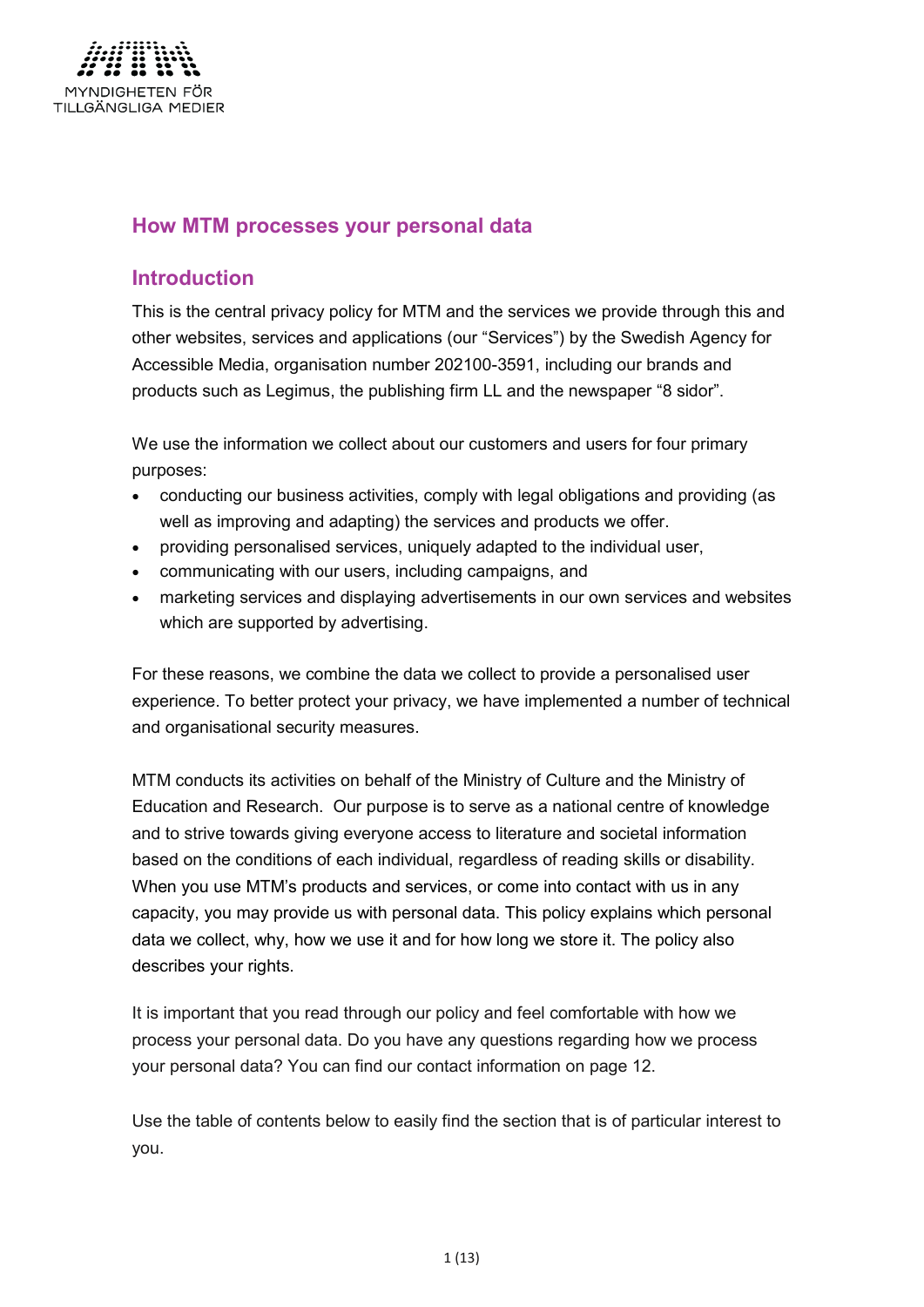| 1 What is personal data and what does processing of personal data mean? 3                                                                                      |  |  |
|----------------------------------------------------------------------------------------------------------------------------------------------------------------|--|--|
|                                                                                                                                                                |  |  |
|                                                                                                                                                                |  |  |
| 2 Which of your personal data do we collect and for what purpose? 4                                                                                            |  |  |
| 2.1 Data regarding individuals who borrow books through Legimus 4                                                                                              |  |  |
| 2.2 Data regarding individuals who borrow books written in Braille and tactile                                                                                 |  |  |
| 2.3 Data regarding individuals who subscribe to talking newspapers or county and<br>municipal magazines, or who uses the service "Talboken kommer" for talking |  |  |
| 2.4 Data regarding individuals who subscribe to MTM's newsletters and                                                                                          |  |  |
| 2.5 Data regarding individuals who partake in assistant reader activities6                                                                                     |  |  |
| 2.6 Data regarding individuals participating in our courses, conferences and                                                                                   |  |  |
| 2.7 Data regarding individuals who contacts MTM's answering service or MTM's                                                                                   |  |  |
|                                                                                                                                                                |  |  |
| 2.9 Data regarding individuals who have applied for a position at MTM                                                                                          |  |  |
|                                                                                                                                                                |  |  |
|                                                                                                                                                                |  |  |
|                                                                                                                                                                |  |  |
|                                                                                                                                                                |  |  |
|                                                                                                                                                                |  |  |
|                                                                                                                                                                |  |  |
|                                                                                                                                                                |  |  |
| 5.3 Right to erasure You have the right to request that your own or your child's                                                                               |  |  |
|                                                                                                                                                                |  |  |
|                                                                                                                                                                |  |  |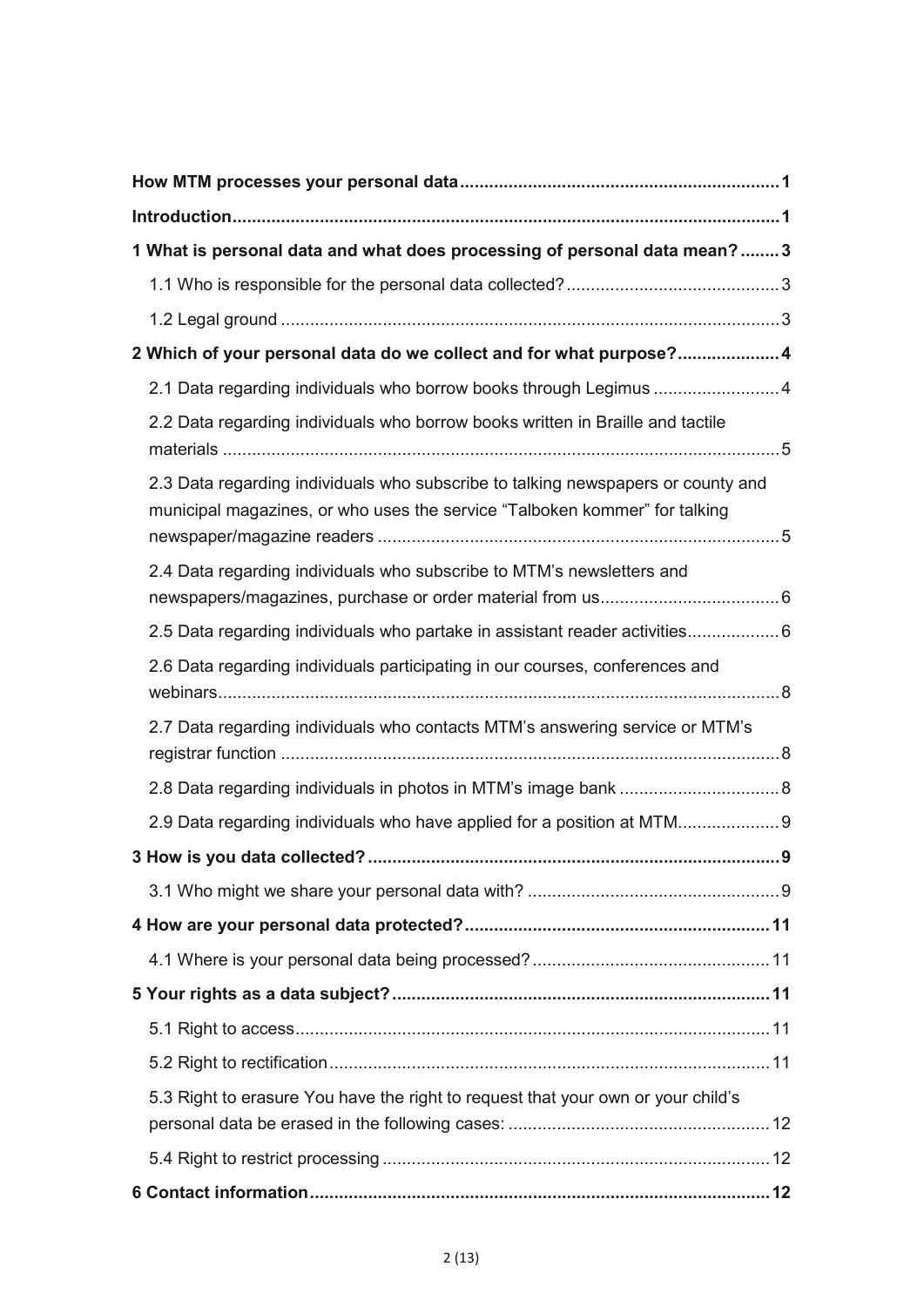# <span id="page-2-0"></span>**1 What is personal data and what does processing of personal data mean?**

Personal data is any piece of information that refers to an identified or identifiable person who is currently alive. Processed images and audio recordings can for example be considered personal data even if no names are mentioned. Encrypted data and various forms of electronic identities (e.g. IP numbers) are considered personal data if they can be linked to a natural person.

Processing of personal data is anything done to the personal data. Every action taken that involves personal data is considered processing. The processing is subject to applicable privacy legislation (primarily the General Data Protection Regulation) whether the processing is automated or manual, and if the data in question is or will be included in a registry. Examples of common forms of processing are collection, registration, organisation, structuring, storage, adaptation, transfer and erasure.

# <span id="page-2-1"></span>**1.1 Who is responsible for the personal data collected?**

The controller is the Swedish Agency for Accessible Media, MTM, organisation number 202100–3591. Contact information is available in Section 6 on page 12 below.

# <span id="page-2-2"></span>**1.2 Legal ground**

In order to be allowed to process personal data, we must have legal grounds for said processing. The legal grounds are the following.

- 1) Consent
- 2) Agreement
- 3) Legal obligation
- 4) Protect the interests of fundamental importance to you or another natural person
- 5) Exercise of public authority/Task in the public interest
- 6) Balancing of interests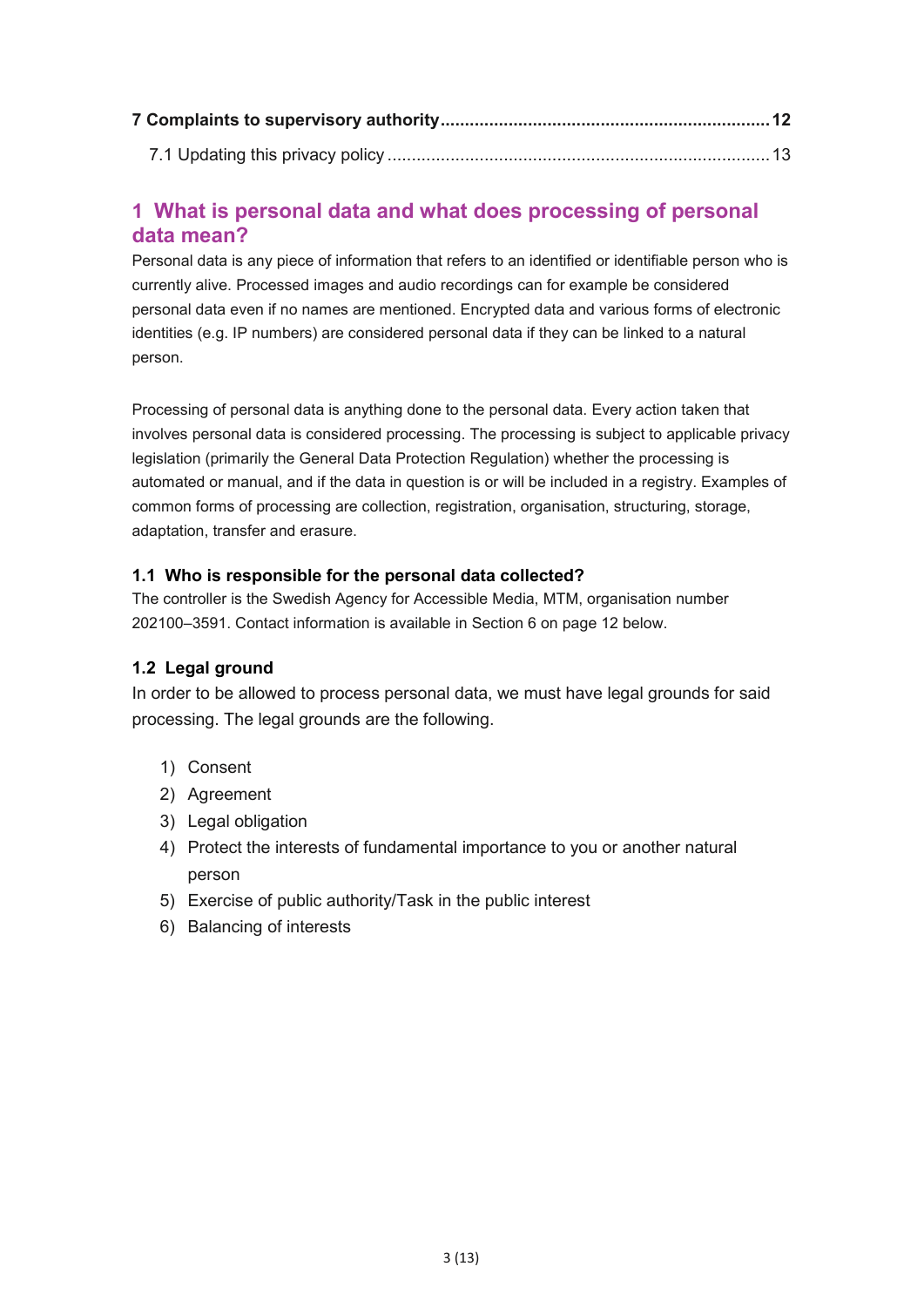# <span id="page-3-0"></span>**2 Which of your personal data do we collect and for what purpose?**

# <span id="page-3-1"></span>**2.1 Data regarding individuals who borrow books through Legimus**

# **Purposes**

- 1) We process your data in order to manage your Legimus account, your loans through Legimus services and your customer service cases.
- 2) Name, birth information (personal identity number/co-ordination number/LMA number), email address and username are used to create a Legimus account, to enable us to send login information to you and for you to be able to access and use the service.
- 3) Data regarding the bookmarks and lists you have created to enable you to navigate using them.
- 4) Data regarding how much of the book you have read so that you do not have to start from the beginning every time you open the book in the app or web player.
- 5) Data regarding which books you have borrowed to prevent abuse. MTM protects its talking books using a digital watermark to make them traceable. When a talking book is unlawfully distributed, it is possible to trace who has borrowed and distributed the talking book.
- 6) Analysis of the data we have collected for the stated purpose. We conduct analyses on an aggregated level using anonymisation or pseudonymisation of the data without any links to you as an individual based on the data we collect (technical data regarding which units you have used, how often you use our services, what and for how long various services have been visited). The data is used to assess, develop and improve our services, products and systems.

# **Personal data being processed**

Name, personal identity number/co-ordination number/LMA number\*, email address and the most recent account activity. For minors, the guardian's name and personal identity number/date of birth is also stored. In addition to personal data, information about which books you have borrowed (through watermarking), your created bookmarks and lists, and how much of the book you have read is also stored.

\* **LMA refers to the Reception of Asylum Seekers and Others Act (1994:137). The LMA card is a plastic card with your picture on it to indicate that you are an asylum seeker. The number on the LMA card is your LMA number**

# **Legal ground**

Public interest/Exercise of public authority. Personal identity numbers are processed as to determine the identity of the data subject.

# **Storage period**

We will store your data for as long as you are a registered Legimus user. Your data will be erased following three years of inactivity. Data for users who have never logged in to their account will be erased 12 months after the account was created.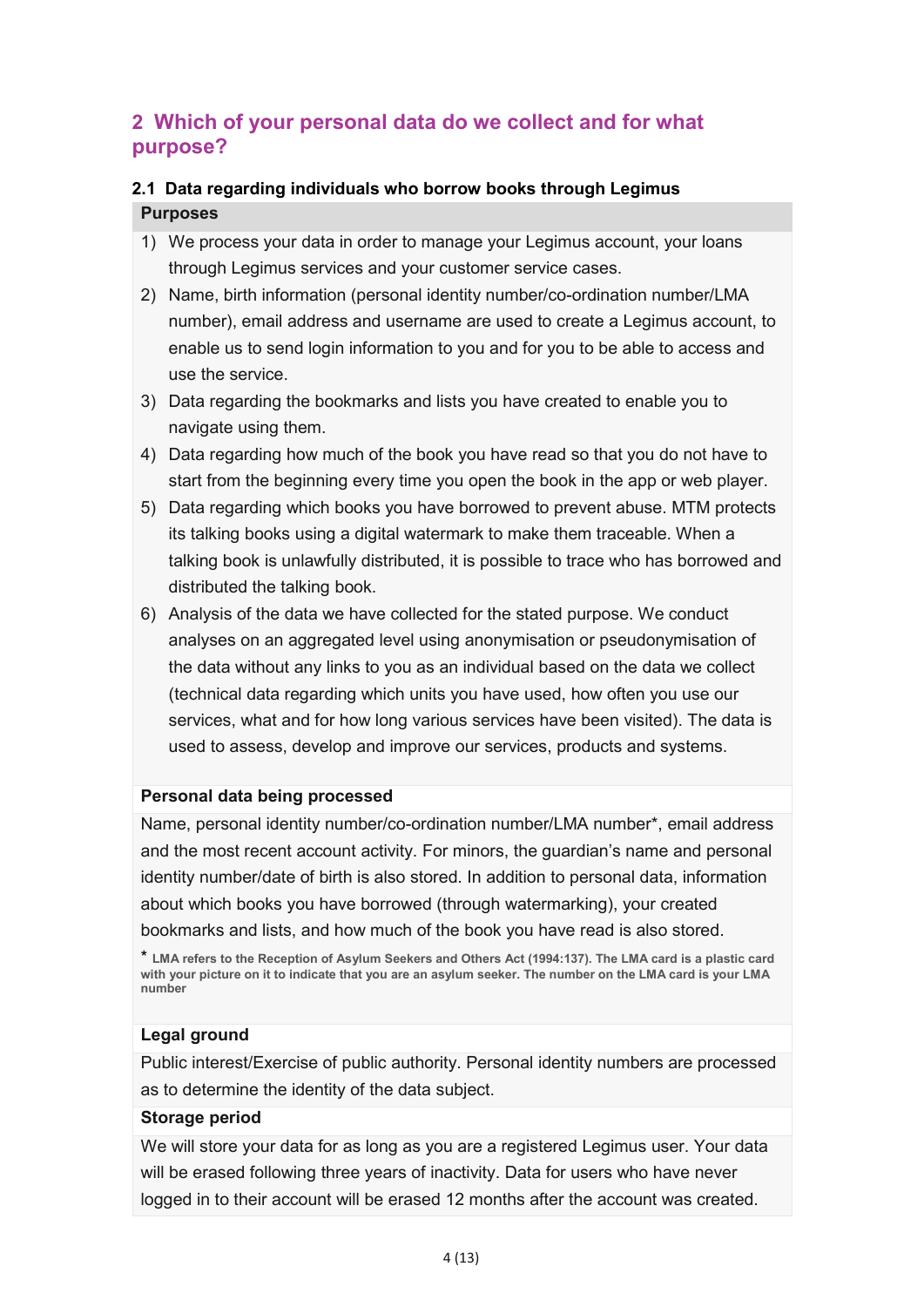The deletion times have been established based on limitation periods and copyright offences.

# <span id="page-4-0"></span>**2.2 Data regarding individuals who borrow books written in Braille and tactile materials**

#### **Purposes**

We process your personal data in order to:

- 1) administer your loans and send you your borrowed material digitally or via mail
- 2) manage your customer service cases
- 3) assess, develop and improve our services, products and systems

#### **Personal data being processed**

Name, personal identity number, phone number and email address.

#### **Legal ground**

Public interest/Exercise of public authority. Personal identity numbers are processed as to determine the identity of the data subject.

#### **Storage period**

Inactive data is erased annually.

#### <span id="page-4-1"></span>**2.3 Data regarding individuals who subscribe to talking newspapers or county and municipal magazines, or who uses the service "Talboken kommer" for talking newspaper/magazine readers**

#### **Purposes**

We process your personal data in order to:

- 1) administer your subscription to talking newspapers/magazines, your borrowed talking books and your borrowed player. Personal data regarding your immediate family is processed in special cases where necessary to administer the subscription.
- 2) manage your customer service cases
- 3) troubleshoot any issues
- 4) assess, develop and improve our services, products and systems

#### **Personal data being processed**

- Name
- Personal identity number,
- Address information via SPAR
- Phone number and email address
- Data regarding subscriptions,
- Talking book loan history (optional),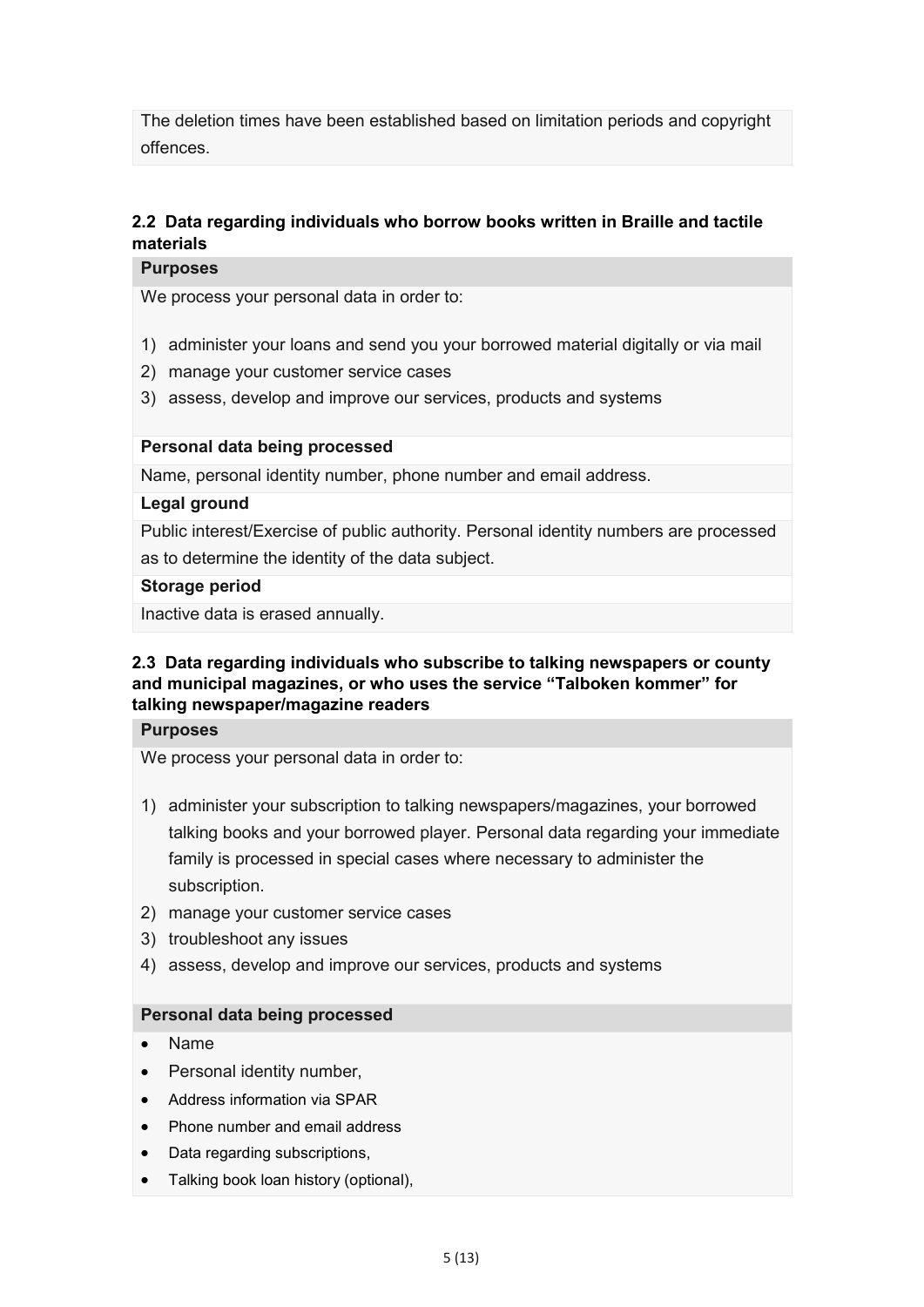- Data of how you read your newspapers/magazines (through the app, email or player)
- Data regarding the latest use of the service
- And the name and phone number of the subscriber's immediate family in cases where this is necessary

#### **Legal ground**

Public interest/Exercise of public authority. Personal identity numbers are processed as to determine the identity of the data subject.

#### **Storage period**

Inactive data is erased annually.

#### <span id="page-5-0"></span>**2.4 Data regarding individuals who subscribe to MTM's newsletters and newspapers/magazines, purchase or order material from us**

#### **Purposes**

We process your personal data in order to:

- 1) send the newsletters and newspapers/magazines you subscribe to, in order to
- 2) manage orders, purchases and invoices
- 3) manage customer service cases

#### **Personal data being processed**

Name, address, email address. If you read newspapers/magazines in Braille, we will also store information of how you read your newspapers/magazines.

#### **Legal ground**

Public interest/Exercise of public authority, legal obligation (for invoice data)

#### **Storage period**

We will store the data until you cancel your subscription or your order has been delivered. We save invoice data in accordance with current accounting regulations.

# <span id="page-5-1"></span>**2.5 Data regarding individuals who partake in assistant reader activities Purposes**

We process personal data to be able to send out information material, invitations to educational and in-service training programmes, and subscriptions to the magazines Läsombudet, Läsliv and newsletter about reading as a part of providing care. Information about data processing for subscriptions can be found in Section 2.4 *Data about users who subscribe to MTM's newsletters and newspapers/magazines, purchase or order material from us* on page 7

#### **Personal data being processed**

Name, phone number and email address.

#### **Legal ground**

Public interest/Exercise of public authority

#### **Storage period**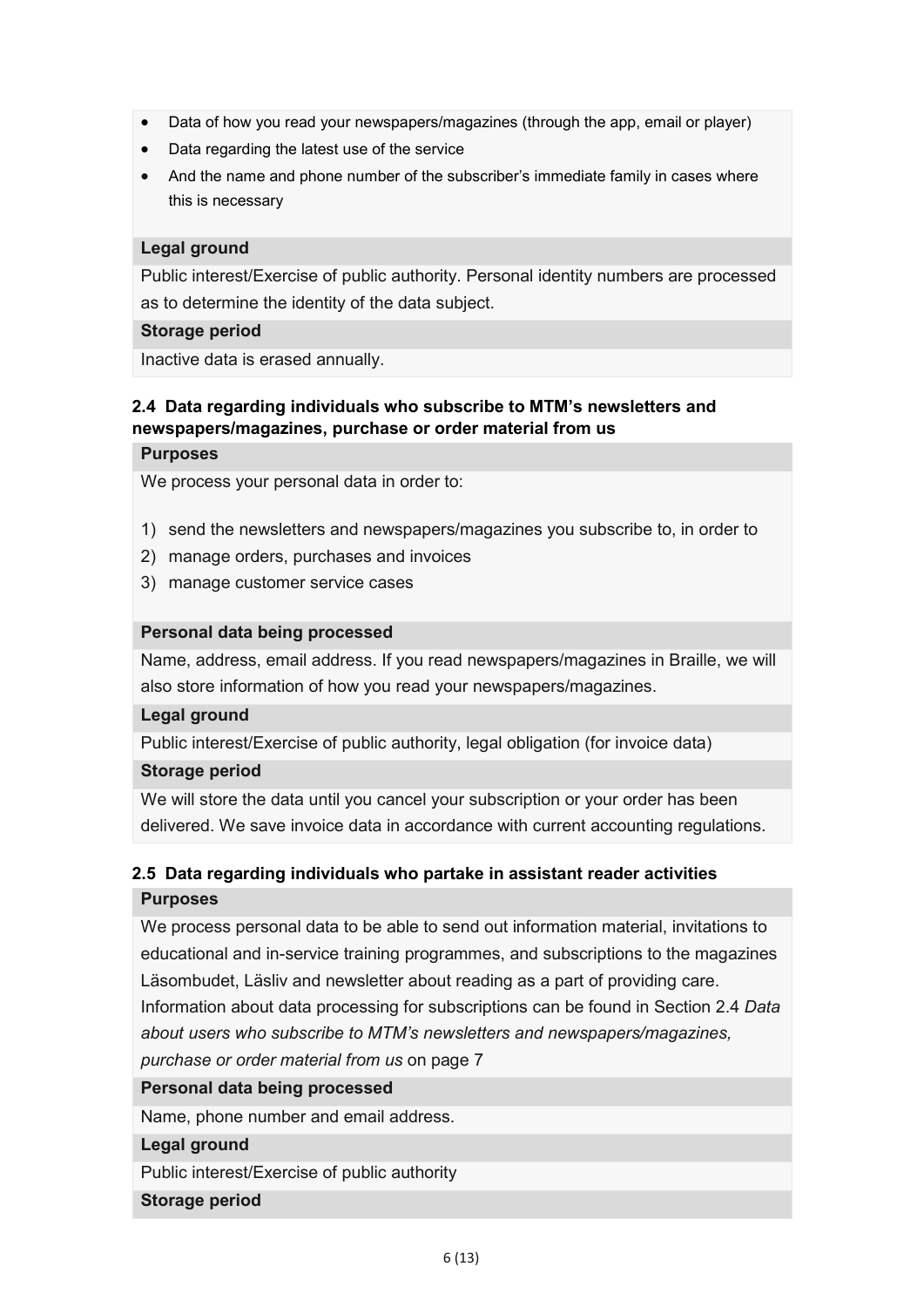We store the data for as long as you are active. Inactive data is erased annually.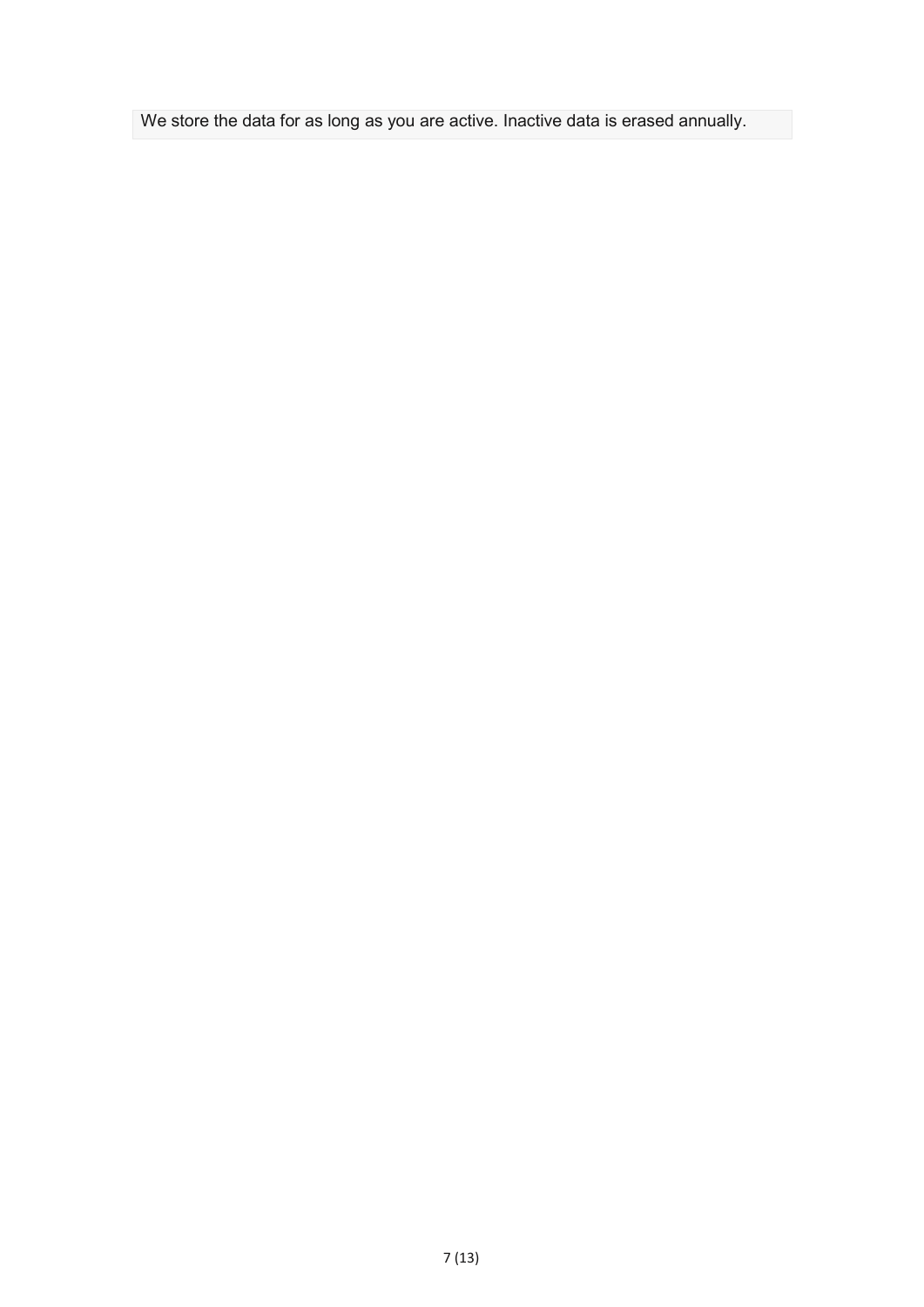# <span id="page-7-0"></span>**2.6 Data regarding individuals participating in our courses, conferences and webinars**

#### **Purposes**

We process your personal data to be able to administer your participation in courses, conferences and webinars.

#### **Personal data being processed**

Name, phone number, email

#### **Legal ground**

Public interest/Exercise of public authority

#### **Storage period**

We only store the data for as long as it is necessary to administer your participation in courses. This includes registration, the mailing of course material and evaluation questionnaires. For courses and conferences where a fee is attached, we will store invoice data in accordance with current according regulations.

# <span id="page-7-1"></span>**2.7 Data regarding individuals who contacts MTM's answering service or MTM's registrar function**

#### **Purposes**

We process your personal data to manage and record your case.

#### **Personal data being processed**

Personal data attached to the case, such as email, name and personal identity number.

#### **Legal ground**

Public interest/Exercise of public authority, legal obligation (with regards to archiving etc.). Personal identity numbers are processed as to determine the identity of the data subject.

#### **Storage period**

We store your data in accordance with current archiving regulations.

# <span id="page-7-2"></span>**2.8 Data regarding individuals in photos in MTM's image bank**

#### **Purposes**

We process your personal data as a part of MTM's communication and graphic profile.

# **Personal data being processed**

Picture, name.

#### **Legal ground**

Public interest/Exercise of public authority

#### **Storage period**

Inactive data is erased annually.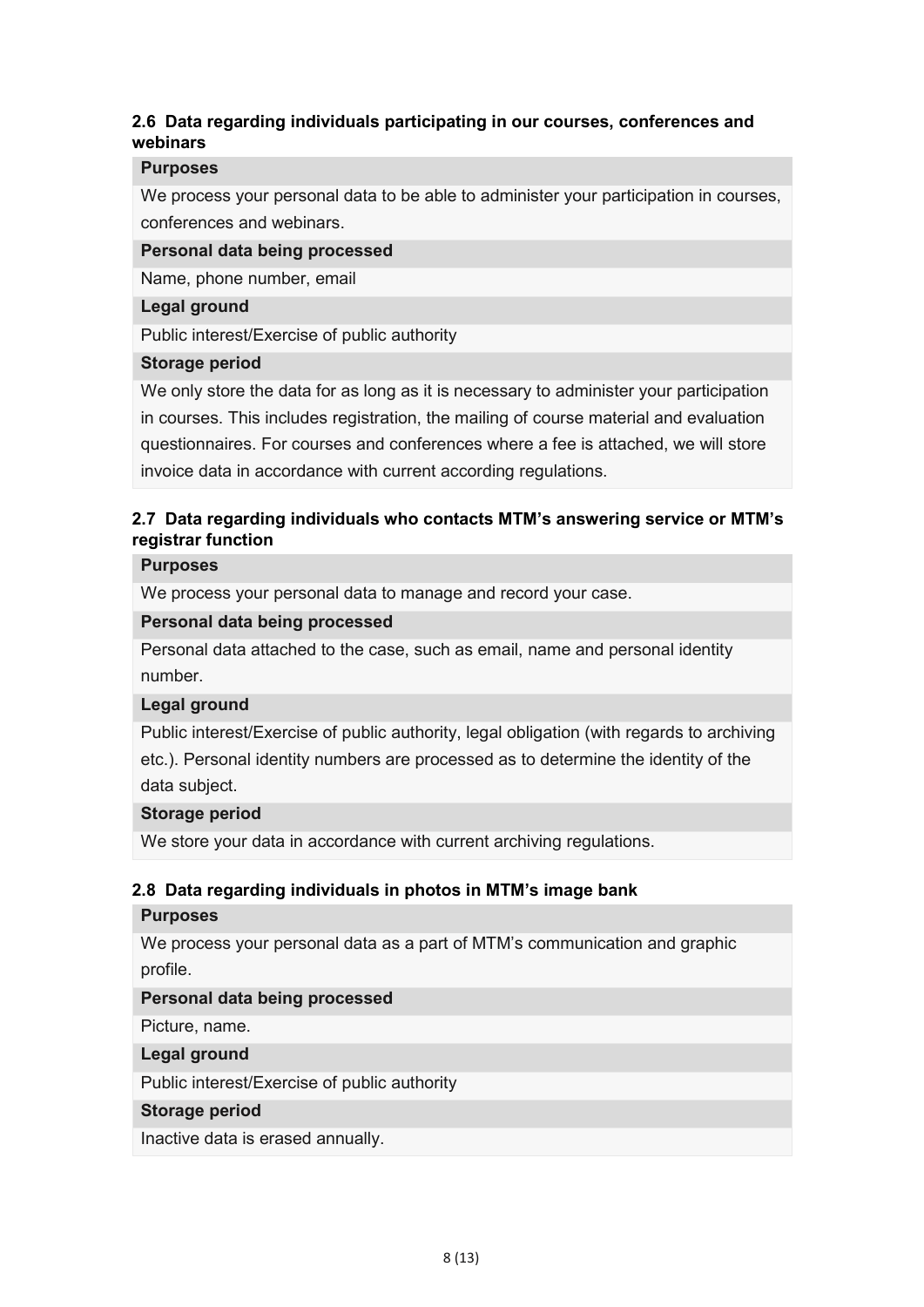# <span id="page-8-0"></span>**2.9 Data regarding individuals who have applied for a position at MTM**

# **Purposes**

We process your personal data in order to manage your job application. You application will be processed through a candidate profile which collects the information you provided as part of your application.

# **Personal data being processed**

Name, personal identity number, email address, phone number, address and any personal data provided in your answers to sampling questions, in your attached CV or cover letter.

# **Legal ground**

Public interest/Exercise of public authority. Personal identity numbers are processed as to determine the identity of the data subject.

# **Storage period**

We will store your data for two years from your latest application, after which we will erase the data.

# <span id="page-8-1"></span>**3 How is you data collected?**

In addition to the data you provide yourself or collected through your use of our services, we may also collect data from someone else (a so-called third party). The data we collect through third parties are the following:

- Address information from the Swedish Tax Agency regarding your address at it appears in the national register to ensure that the data we have access to is correct, as well to enable us to send you register excerpts should you request them.
- Details regarding name, contact information and subscription data for daily newspapers to enable us to handle customer service cases for new talking newspaper subscribers.
- Details regarding name and contact information for new assistant readers who participate in courses through adult educational associations, to ensure that our information about you is correct if you are a part of the assistant reader activities.

# <span id="page-8-2"></span>**3.1 Who might we share your personal data with?**

In cases where it is necessary for us to do so in order to offer our services, we will be sharing your personal data with suppliers who are called processors, as well as other government agencies or partners. When your personal data is shared with a processor, government agency or partner, this is only for purposes compatible with the purposes for which we have collected the information. We will also provide the processor with relevant processing instructions for any parts where we are the controller.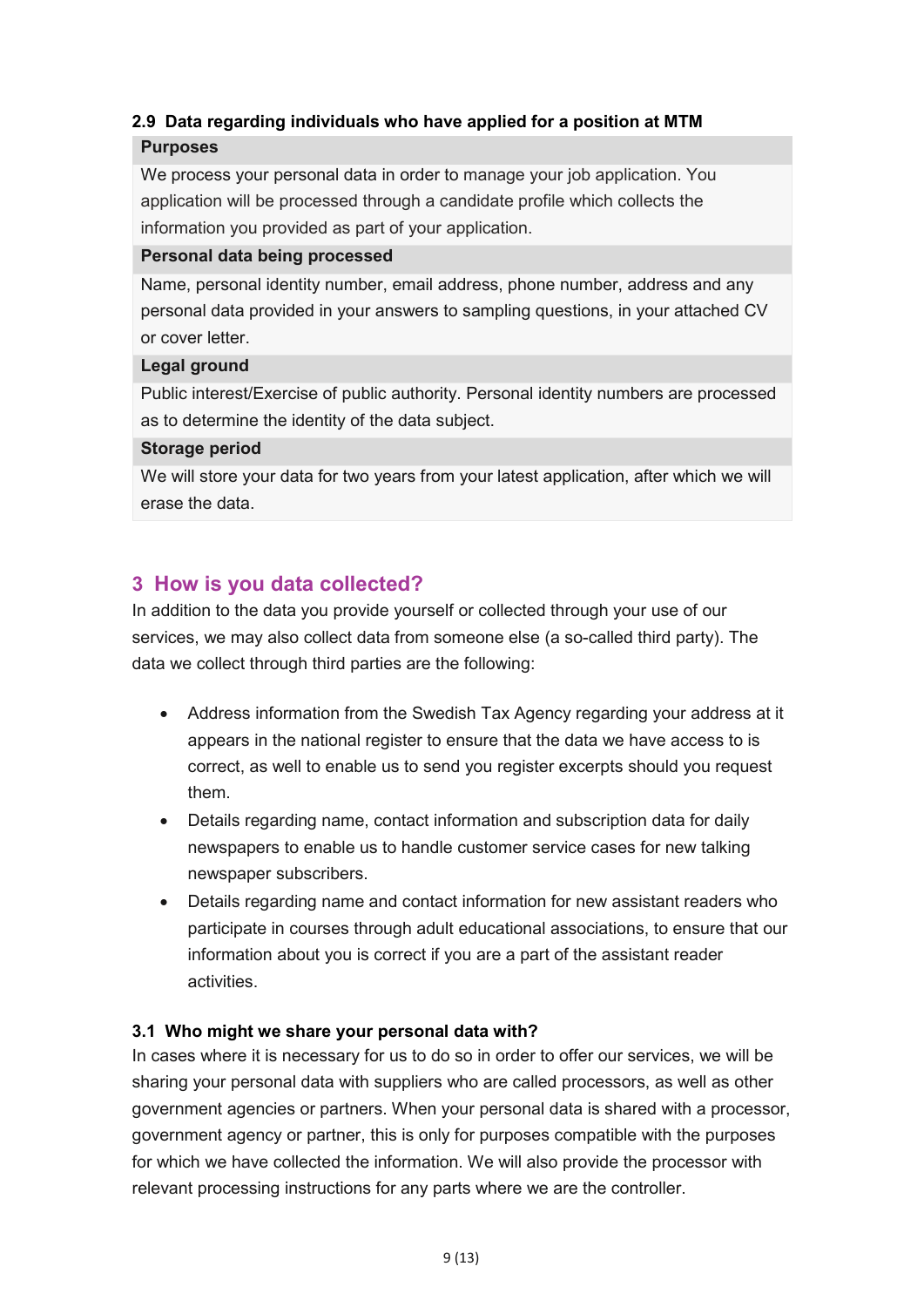# 3.1.1 Processors

A processor is an organisation that processes the information on our behalf and according to our instructions. We perform checks for all processors to ensure that they can provide sufficient guarantees regarding the safety and privacy of the personal data. We have written agreements with all processors through which the guarantee security for the personal data being processed and commit to adhere to our security requirements, as well as the restrictions and requirements regarding the international transfer of personal data.

We have processors who provide assistance with:

1) Lending and our media distribution (print, distribution, user management)

- 2) Customer service
- 3) Invoicing and payment solutions
- 4) Marketing and user survey (print and distribution, survey companies)

5) IT services (companies who manage the necessary operations, technical support and maintenance of our IT solutions).

#### *3.1.1.1 Libraries*

Through a processing agreement with MTM, libraries can give users access to available media through the digital library Legimus and the service "Talboken kommer". The libraries only have access to personal data from people who frequent their library. For individuals who partake in the assistant reader activities, details regarding name, address and email address may be shared with local and regional libraries to administer invitations to educational and in-service training programmes.

#### 3.1.2 Partners

# *3.1.2.1 Adult educational associations*

Adult educational associations collaborate with MTM to arrange events such as training programmes as part of the assistant reader activities. MTM does in certain cases share personal data for people who partake in the assistant reader activities with the adult educational associations, but only to allow them to administer invitations to educational and in-service training programmes. The adult educational associations' processing of personal data is conducted in accordance with MTM's written instructions.

# *3.1.2.2 Papers and magazines*

MTM collaborates with daily newspapers and county and municipal magazines to distribute the paper's talking products to their subscribers. MTM and the magazine/paper process the subscription data for each publication in order to provide the subscriber with access to their talking magazine/paper. The newspaper's/magazine's processing of personal data is conducted in accordance with MTM's written instructions.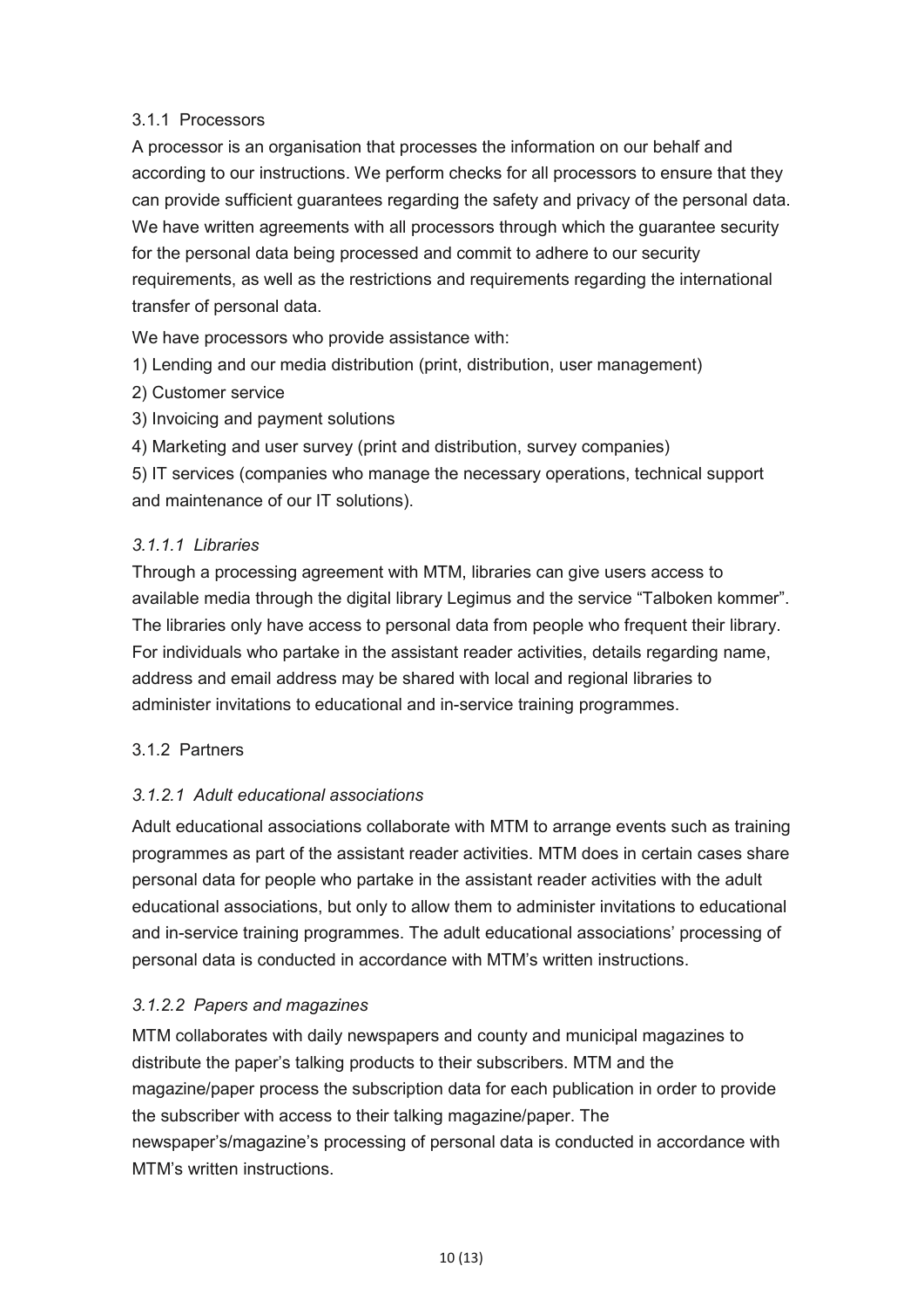# <span id="page-10-0"></span>**4 How are your personal data protected?**

We have organisational and technical security measures in place to protect your personal data from unlawful and unauthorised processing. We use IT systems to protect the confidentiality and privacy of, and access to, the personal data. Only individuals who actually need to process your personal data in order for us to fulfil our stated purposes will have access to them.

#### <span id="page-10-1"></span>**4.1 Where is your personal data being processed?**

Your personal data is processed in the EU/EEA and all our internal IT systems are located within the EU/EEA. In cases where we hire processors who process the personal data outside the EU/EEA, this processing will only take place in countries found by the European Commission to have a sufficient level of protection, or after we and/or the processor have taken the necessary safety precautions.

# <span id="page-10-2"></span>**5 Your rights as a data subject?**

You have the right to know which personal data we are processing regarding you or a minor in your custody (hereafter "child") and for what purpose. You also have the right to receive information about the personal data we are processing regarding you or your child through a register excerpt. You can read more about your rights below. If you have any questions regarding the processing of your personal data or if you believe that these are inaccurate, would like to have them rectified, erased, restricted, made portable or object to them being processed, please contact MTM. You can find our contact information in Section 6, page 12.

#### <span id="page-10-3"></span>**5.1 Right to access**

You have the right to know which of your own or your child's personal data we are processing and for what purpose. You have the right to request a register excerpt from us. We can only provide you with personal data we know with certainty belongs to you and which are not confidential. In order to request a register excerpt, please contact MTM. You can find our contact information below. Register excepts are normally sent to your registered address. If you request that the register excerpt be sent electronically, you have the right to receive it in a digital format. This presupposes that we can do this without injuriously affecting the rights and freedoms of you or others (according to article 8(1) of the Charter of Fundamental Rights of the European Union).

#### <span id="page-10-4"></span>**5.2 Right to rectification**

We are responsible for ensuring that the personal data we are processing regarding you or your child is correct and up to date. You have the right to request to have your own or your child's personal data rectified if this data is inaccurate. You also have the right to have this data supplemented if you believe that there are elements missing.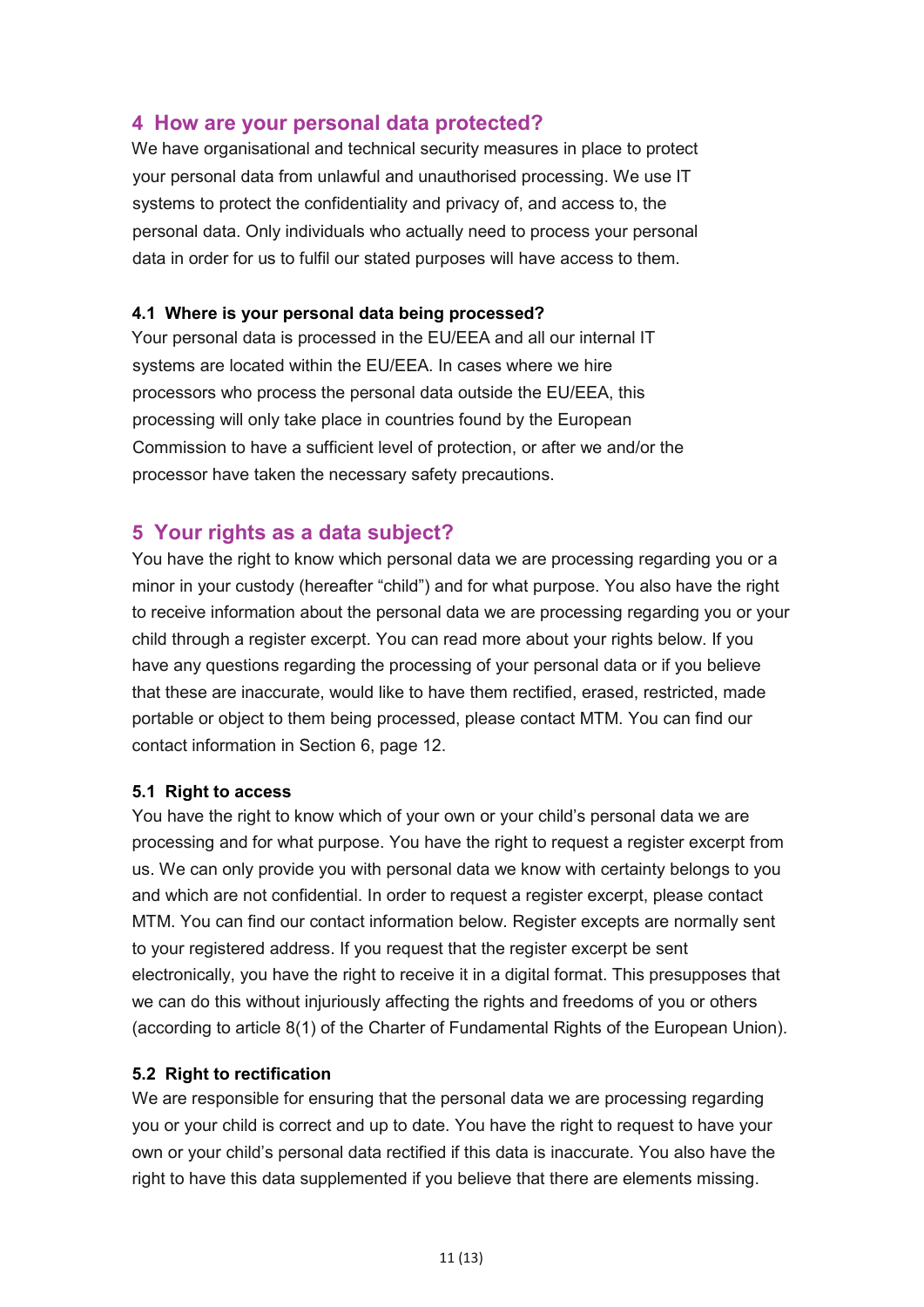# <span id="page-11-0"></span>**5.3 Right to erasure**

You have the right to request that your own or your child's personal data be erased in the following cases:

- If the personal data is no longer required for the purposes for which we have collected and processed them.
- If you withdraw the consent upon which the processing is based and there is no other lawful basis for the processing
- If the processing is part of direct marketing activities and you object to the processing of personal data.
- If the personal data must be erased in order for us to comply with our legal obligations.

Please be aware that we may deny your request if there are legal obligations in place preventing us from immediately erasing certain personal data.

# <span id="page-11-1"></span>**5.4 Right to restrict processing**

If you dispute that the personal data we are processing are correct, you have the right to request that the processing of such data be restricted during the time it takes us to determine wether the personal data is correct. Restriction means that the personal data may only be processed for certain, restricted purposes.

# <span id="page-11-2"></span>**6 Contact information**

Controller: The Swedish Agency for Accessible Media, MTM Visiting address: Hans Michelsensgatan 2, level 7 and 8, 211 20 Malmö Postal address: Box 51, 201 20 Malmö Phone number: +46 (0)40-653 27 00 (switchboard) Phone number, MTM answering service: +46 (0)40-653 27 10 Website: [www.mtm.se](https://www.mtm.se/)[/english/contact-mtm](https://www.mtm.se/english/contact-mtm/)

E-mail address, MTM customer service: [info@mtm.se](mailto:info@mtm.se) E-mail to Data Protection Officer: dataskyddsombud@mtm.se

# **7 C[omplaints to superviso](mailto:dataskyddsombud@mtm.se)ry authority**

<span id="page-11-3"></span>You can file a complaint with a supervisory authority (such as the Swedish Authority for Privacy Protection) if it concerns personal data processing as such. Contact information for the Swedish Authority for Privacy Protectioncan be found on [www.](https://www.imy.se/other-lang/)imy.se.